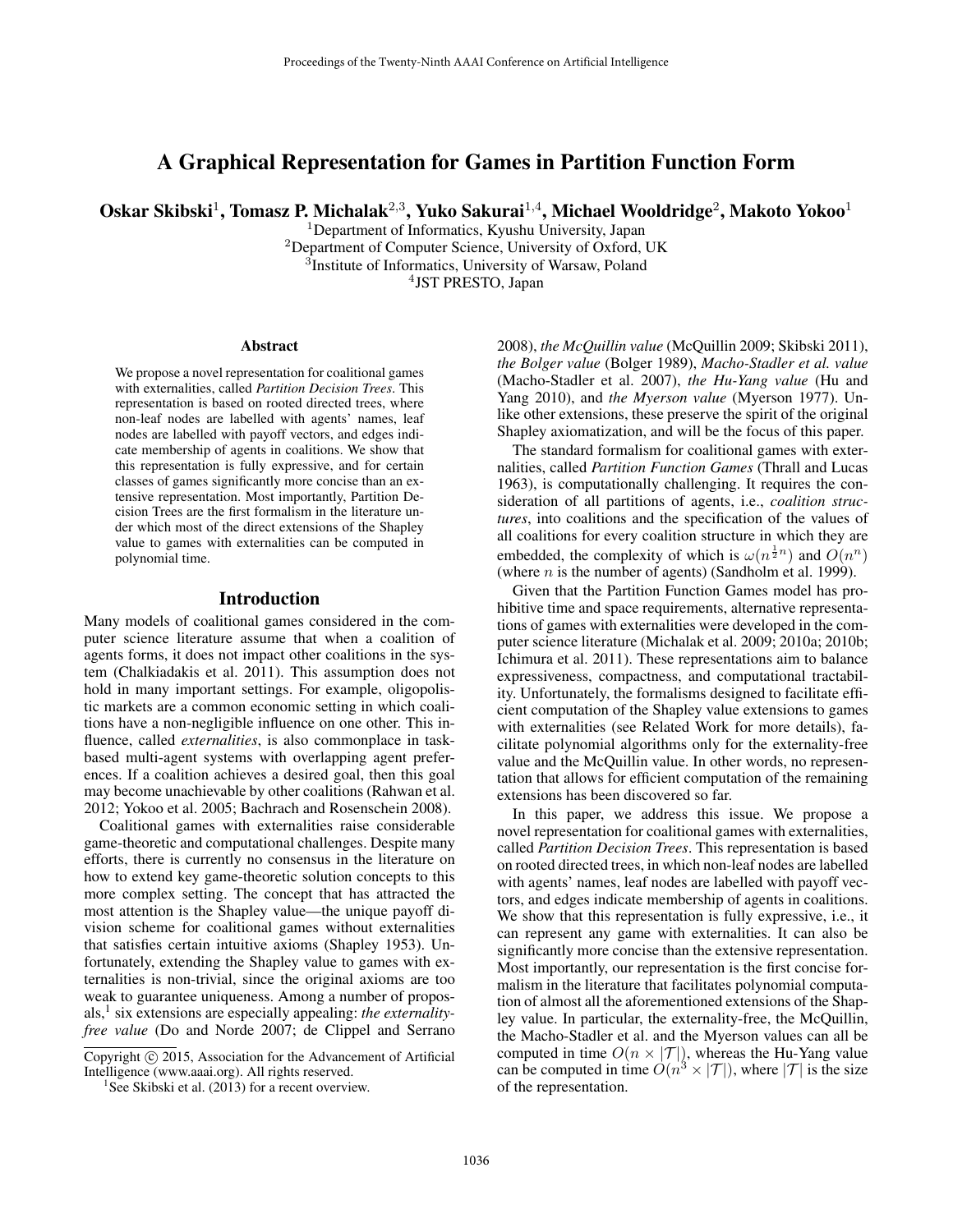# Preliminaries

Let  $N = \{a, b, c, \ldots\}$  be a finite set of agents. A game  $\hat{v}$  in *characteristic function form* (without externalities) is a function that assigns a real-valued payoff to every non-empty subset (coalition) of agents:  $\hat{v}$  :  $\hat{2}^N \rightarrow \mathbb{R}$ , with  $\hat{v}(\emptyset) = 0$ .

In games with externalities, the value of a coalition may depend on how other agents have organized themselves into coalitions. A *partition* of N is a set of disjoint coalitions that collectively cover  $N$ . A coalition  $S$  that is part of a partition P is called an *embedded coalition* in P, and is denoted by  $(S, P)$ . The set of all partitions and the set of all embedded coalitions are denoted by  $P(N)$  and  $EC(N)$ , respectively. A game v in *partition function form* (with externalities) is a function that assigns a real-valued payoff to every embedded coalition:  $v : EC(N) \to \mathbb{R}$ , where  $v(\emptyset, P) = 0$  for all P.

A *value* of a game is a vector that distributes the payoff of the *grand coalition*, i.e.,  $v(N)$  or  $v(N, \{N, \emptyset\})$ , among the agents. While, in principle, any distribution is admissible, we seek those that meet certain desirable criteria (or axioms). In particular, let us consider the following axioms: $\frac{2}{3}$ 

- *Efficiency*—the entire available payoff is distributed among agents:  $\sum_{i \in N} \varphi_i(v) = v(N, \{N, \emptyset\})$  for every  $v$ ;
- *Symmetry*—payoffs do not depend on the agents' names:  $\varphi_i(f(v)) = \varphi_{f(i)}(v)$  for every v and every bijection f:  $N \to N$ , where  $f(v)(S, P) \stackrel{\text{def}}{=} v(f(S), \{f(T) \mid T \in$  $P$ }) and  $f(S) \stackrel{\text{def}}{=} \{f(i) \mid i \in S\}$ ;
- *Additivity*—the sum of payoffs in two separate games equals the payoff in the combined game:  $\varphi(\beta_1v_1 + \beta_2v_2)$  $\beta_2v_2$  =  $\beta_1\varphi(v_1) + \beta_2\varphi(v_2)$  for all  $v_1, v_2$  and scalars  $\beta_1, \beta_2 \in \mathbb{R}, (v_1 + v_2)(S, P) \stackrel{\text{def}}{=} v_1(S, P) + v_2(S, P)$  and  $(\beta v)(S, P) \stackrel{\text{def}}{=} \beta \cdot v(S, P);$ <sup>3</sup>
- *Null-Player Axiom*—agents with no impact on the value of any coalition should get nothing:  $\forall_{(S,P)\in EC(N),i\in S}\forall_{T\in P\cup\{\emptyset\}}v(S,P)-v(S_{-i},\tau_{i}^{T}(P))=$  $0 \Rightarrow \varphi_i(v) = 0$  for every v and  $i \in N$ , where  $\tau_i^T(P) \stackrel{\text{def}}{=} P \setminus \{S, T\} \cup \{S \setminus \{i\}, T \cup \{i\}\}.$

Shapley (1953) famously proved that in games without externalities there exists a unique value that satisfies all four axioms. This value can be obtained through the following process. Assume that agents enter the grand coalition in a random order. As an agent  $i$  enters, he receives a payoff that equals his marginal contribution to the group of agents that he joins:  $v(S \cup \{i\}) - v(S)$ . Then, the Shapley value is the expected outcome of agents' contributions over all orders:

$$
SV_i(\hat{v}) \stackrel{\text{def}}{=} \frac{1}{|N|!} \sum_{\pi \in \Omega(N)} \hat{v}(C_i^{\pi} \cup \{i\}) - \hat{v}(C_i^{\pi}), \quad (1)
$$

where  $\Omega(N)$  is the set of all orders (permutations of N), and  $C_i^{\pi}$  is the set of agents that appear in permutation  $\pi$  after i. Let us present the Shapley value in a more concise form. Let  $\zeta_S^i \stackrel{\text{def}}{=} \frac{(|S|-1)!(|N|-|S|)!}{|N|!}$  $\frac{(|N|-|S|)!}{|N|!}$  if  $i \in S$  and  $\zeta_S^i \stackrel{\text{def}}{=}$  $-\frac{|S|!(|N|-|S|-1)!}{|N|!}$ 

 $\frac{(|-|S|-1)!}{|N|!}$ , otherwise. We have:

$$
SV_i(\hat{v}) \stackrel{\text{def}}{=} \sum_{S \subseteq N} \zeta_S^i \cdot \hat{v}(S). \tag{2}
$$

In our proofs we will also need a class of elementary games  $\langle e^{(S,P)} \rangle_{(S,P) \in EC(N)}$ , where only one coalition embedded in one partition has a non-zero value. Formally, for every embedded coalition  $(S, P) \in EC(N)$ , we define:

$$
e^{(S,P)}(\tilde{S}, \tilde{P}) \stackrel{\text{def}}{=} \begin{cases} 1 & \text{if } (\tilde{S}, \tilde{P}) = (S, P), \\ 0 & \text{otherwise,} \end{cases}
$$

for every embedded coalition  $(\tilde{S}, \tilde{P}) \in EC(N)$ .

Extended Shapley values: Skibski et al. (2013) showed that only the six values from the literature that are listed in the introduction satisfy a straightforward translation of Shapley's axioms to games with externalities. The authors also showed that these values can be obtained using a process that is similar to the one presented by Shapley. Specifically, assume that the agents leave the grand coalition in a random order and divide themselves into coalitions outside. In each step, one agent departs and with some weight $4$  enters an existing coalition outside, or forms a new coalition. As a result of leaving the (grand) coalition, the agent is granted his *elementary marginal contribution*, *i.e.*, the loss of the coalition that he left. Now, the agent's Shapley value extended to games with externalities is the expected marginal contribution of this agent, i.e. the weighted average of his elementary marginal contributions over all permutations.

The formulas for the six aforementioned values are:

• *the externality-free value* (Do and Norde 2007; de Clippel and Serrano 2008)—an agent leaving the coalition always forms a new one:

$$
\varphi_i^{free}(v) \stackrel{\text{def}}{=} \sum_{S \subseteq N} \zeta_S^i \cdot v(S, \{S\} \cup \{\{j\} \mid j \in N \setminus S\}). \tag{3}
$$

• *the McQuillin value* (McQuillin 2009; Skibski 2011)—an agent always chooses an existing coalition outside:

$$
\varphi_i^{McQ}(v) \stackrel{\text{def}}{=} \sum_{S \subseteq N} \zeta_S^i \cdot v(S, \{S, N \setminus S\}).\tag{4}
$$

• *the Bolger value* (Bolger 1989)—an agent chooses each option with the same probability:

$$
\varphi_i^B(v) \stackrel{\text{def}}{=} \sum_{(S,P)} \beta^i(S,P)v(S,P),\tag{5}
$$

where  $\beta^{i}(S, P) = \frac{(|S| - 1)!}{|N|!} \sum_{\omega \in \Omega(N \setminus S)} pr_{\omega}(S, P)$  if  $i \in$ S and  $\beta^{i}(S, P) = -\frac{|S|!}{|N|!}$  $\frac{|S|!}{|N|!}\sum_{\omega \in \Omega(N \setminus S\cup \{i\})}pr_{\omega||i}(S,P),$ otherwise. Here,  $\omega || i$  is a concatenation of two permutations:  $\Pi$  $\omega$  and i, and  $pr_{\omega}(S, P)$  =  $j\in N\setminus S\;\frac{1}{|\{T\setminus (S\cup C_j^{\omega}\cup\{j\})|T\in P\}|+1}.$ 

<sup>&</sup>lt;sup>2</sup>As these axioms can be used for games both with and without externalities, we state them in the more general form.

 $3$ This translation of Additivity is consistent with Bolger (1989), Macho-Stadler et al. (2007), McQuillin (2009), and Skibski et al. (2013).

<sup>4</sup>While these weights can be any real number, monotonic values are obtained only for non-negative weights. In this case, it is more intuitive to think of a weight as the probability with which an agent enters a coalition outside. Thus, in what follows, we will refer to weights as probabilities.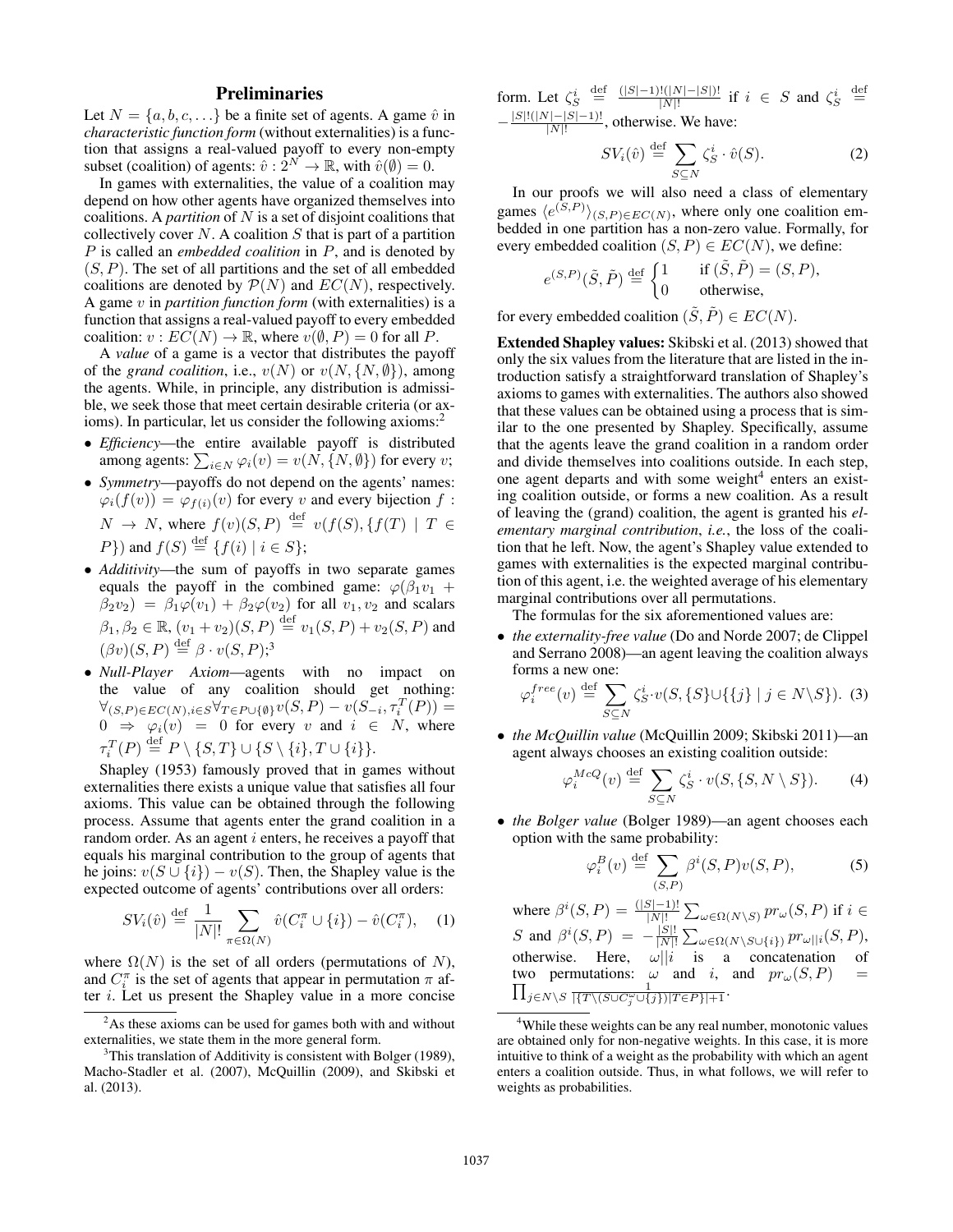• *the Macho-Stadler et al. value* (Macho-Stadler et al. 2007)—in the  $k$ -th step, an agent chooses a coalition of size b with probability  $b/k$ , and forms a new one with probability  $1/k$ :

$$
\varphi_i^{MSt}(v) \stackrel{\text{def}}{=} \sum_{(S,P)} \zeta_S^i \frac{\Pi_{T \in P \setminus \{S\}}(|T| - 1)!}{(|N| - |S|)!} v(S, P). \tag{6}
$$

• *the Hu-Yang value* (Hu and Yang 2010)—the probabilities of forming all partitions should be the same:

$$
\varphi_i^{HY}(v) \stackrel{\text{def}}{=} \sum_{(S,P)} \zeta_S^i \frac{\theta(S,P)}{|\mathcal{P}(N)|} v(S,P), \tag{7}
$$

where  $\theta(S, P)$  is the number of partitions from  $P(N)$  that can be obtained from  $P \setminus S$  by inserting agents from S.

• *the Myerson value* (Myerson 1977)—a non-monotonic value, obtained through the process with negative weights (with no interpretation in terms of probability):

$$
\varphi_i^M(v) \stackrel{\text{def}}{=} \sum_{(S,P)} (-1)^{|P|-1} (|P|-1)! \cdot \mu_{(S,P)}^i v(S,P), \tag{8}
$$

where  $\mu_{(S,P)}^i \stackrel{\text{def}}{=} \frac{1}{|N|} - \sum_{T \in P \setminus S, i \notin S} \frac{1}{(|P| - 1)(|N| - |T|)}.$ 

# Partition Decision Trees

In this section, we propose Partition Decision Trees (PDT) our representation for coalitional games with externalities.

PDT rules: We represent the game by a set of *PDT rules*. A single PDT rule consists of a *rooted directed tree*, where non-leaf nodes are labelled with agents' names, leaf nodes are labelled with payoff vectors, and edges are labelled with numbers that correspond to coalitions. Formally, a PDT rule T is a tuple  $T = \langle V, E, x, f_V, f_E \rangle$ , where  $(V, E)$  is a directed tree with root x (i.e., V is a set of nodes,  $E \subseteq V \times V$ is a set of directed edges, and for every  $y \in V$  there exists exactly one path from x to y);  $f_V: V \to N \cup \mathbb{R}^{\mathbb{N}}$  is a label function for nodes, and  $f_E : E \to \{1, 2, ..., |N|\}$  is a label function for edges, with the assumption that  $f_V(v) \in V$  for every non-leaf v and  $f_V(v) \in \mathbb{R}^{\mathbb{N}}$  for every leaf v.

Given a rule T, let  $\Pi(T)$  be the set of paths from the root to any leaf (we will only consider such paths), and let  $last(\pi)$  denote the last, leaf node in any  $\pi \in \Pi(T)$ . Now, every path  $\pi = (v_1, v_2, \dots, v_k) \in \Pi(T)$  represents a partition of agents, where  $f_E(v_i, v_{i+1})$  is the number of the coalition to which agent  $f_V(v_i)$  belongs. Thus, for every such path:

- all non-leaf nodes on the path are labelled with different agents, i.e.,  $|\{f_V(v_1), f_V(v_2), \ldots, f_V(v_{k-1})\}| = k - 1;$
- for every path from  $x$  to  $v_i$ , the set of labels on the edges is the set of consecutive natural numbers beginning with 1. Thus,  $f_E(v_1, v_2) = 1$ , and a label of an edge is not bigger than the maximal label used earlier on this path plus one:  $f_E(v_i, v_{i+1}) \le max_{1 \le j < i} f_E(v_j, v_{j+1}) + 1$  for  $1 \le i < k$ ;
- the label of a leaf node has exactly the same size as the number of coalitions  $|f_V(v_k)|$  $max_{1 \leq j \leq k} f_E(v_j, v_{j+1}).$



*"If agents a and c are together, then add* 10 *to the value of this coalition; if not, then:*

- *if b is in s coalition with a, then add* 8 *to the value of this coalition, and add* 2 *to the value of the coalition with c;*
- *if b is in a coalition with c, then do not add anything;*
- *if b is not in a coalition with a and c, then add* 5 *to the value of the coalition with a,* 2 *to the value of the coalition with c, and* 1 *to the value of the coalition with b."*



Since we want to ensure that all partitions are different, we label all outgoing edges of a node with different numbers: if  $f_E(v_i, v_j) = f_E(v_i, v_l)$  for some  $v_i, v_j, v_l$ , then  $v_j = v_l$ .

Satisfiability of the PDT rule: Partition  $P \in \mathcal{P}$  satisfies  $\pi =$  $(v_1, v_2, \ldots, v_k) \in \Pi(T)$ , denoted by  $P \sim \pi$ , if it covers the partition described by this path; thus, for any two members of the same coalition that appear on the path, the labels of outgoing edges are the same (i.e., for every  $a, b \in S \in P$ , if  $f_V(v_i) = a$  and  $f_V(v_j) = b$  for some  $1 \leq i, j \leq k$ , then  $f_E(v_i, v_{i+1}) = f_E(v_j, v_{j+1})$ ). Since paths describe different partitions, there exists no more than one path in one PDT rule satisfied by a partition P. If  $P \sim \pi$ , then there exists a mapping from the coalitions in partition  $P$  to the set of labels of edges (coalition's numbers) with zero:  $g_{\pi}^{P}: P \to \{1, 2, \ldots, max_{1 \leq j < k} f_E(v_j, v_{j+1})\} \cup \{0\}$ , where 0 is assigned to coalitions which agents does not appear on the path. For example, path  $\pi$ , i.e., a  $\rightarrow$ <sup>1</sup>  $c \rightarrow$ <sup>2</sup>  $b \rightarrow$ <sup>1</sup>[8,2], from Figure 1 is satisfied by  $P = \{\{a, b, d\}, \{c\}, \{e\}, \{f\}\}\$ with the mapping  $g^P_\pi(\{a, b, d\}) = 1$ ,  $g^P_\pi(\{c\}) = 2$ , and  $g^P_\pi(\{e\}) = g^{\bar{P}}_\pi(\{\bar{f}\}) = 0.$ 

According to the mapping  $g_{\pi}^P$  for  $P \sim \pi$ , for every coalition  $S$  embedded in partition  $\overline{P}$  such that agents in  $\overline{S}$  appear on the path  $\pi$ , there exists a unique value in a payoff node:  $f_V(last(\pi))[g_{\pi}^P(S)]$ . All other coalitions have zero value:

$$
\omega_{\pi}^{P}(S) = \begin{cases} f_{V}(last(\pi))[g_{\pi}^{P}(S)] & \text{if } g_{\pi}^{P}(S) > 0, \\ 0 & \text{otherwise,} \end{cases}
$$
(9)

for every  $P \sim \pi$  and coalition  $S \in P$ .

Now, the value of coalition  $S$  embedded in  $P$  in game  $v<sup>T</sup>$  described by the PDT rule T is the value from the path satisfied by partition  $P$  (if it exists):

$$
v^T(S, P) \stackrel{\text{def}}{=} \sum_{\substack{\pi \in \Pi(T), \\ P \sim \pi}} \omega_\pi^P(S). \tag{10}
$$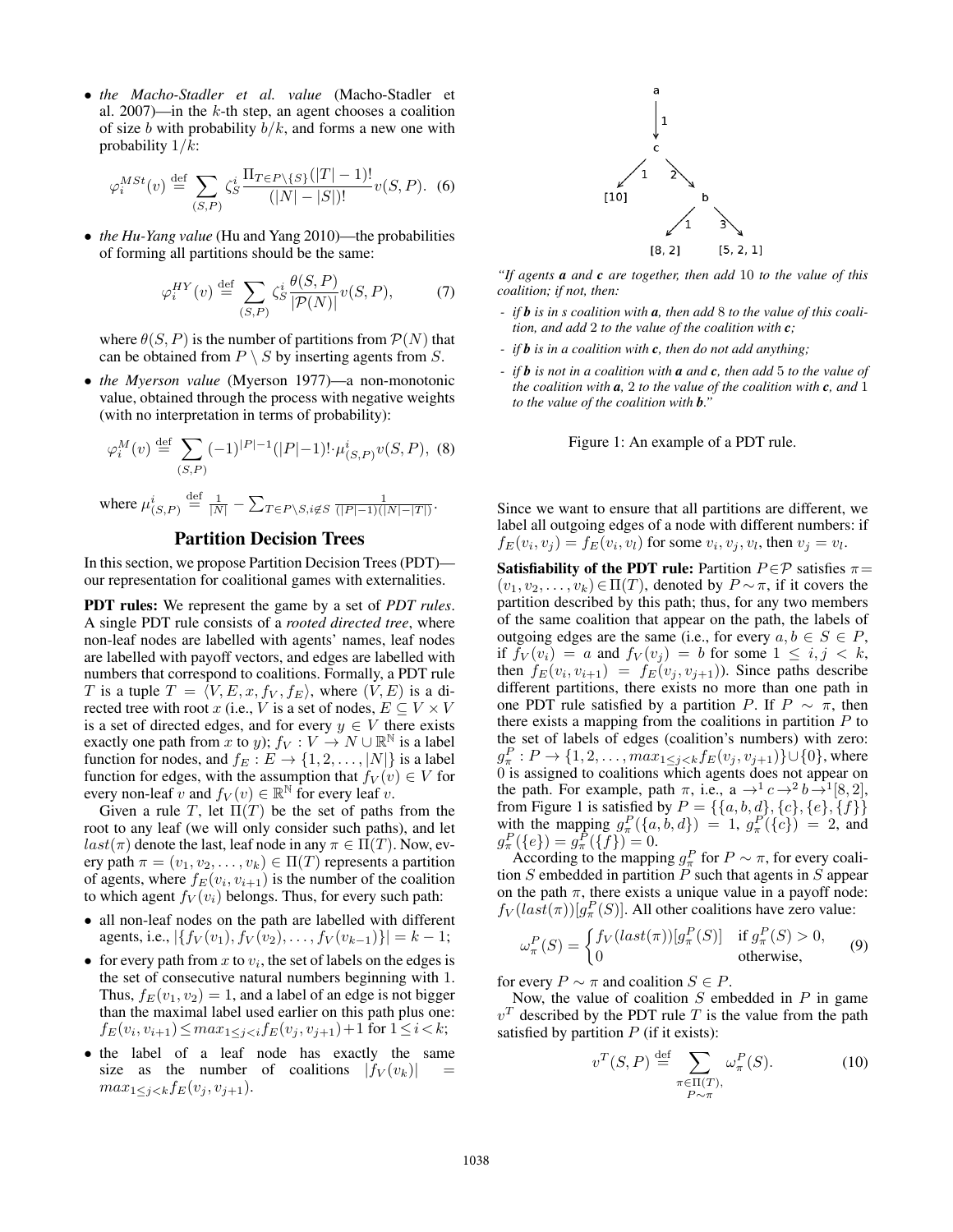The sum symbol can be misleading here, as in every PDT rule there exists at most one path satisfied by a particular partition P. If  $\mathcal{T} = \{T_1, T_2, \ldots\}$  is the set of PDT rules, then the game  $v^{\mathcal{T}}$  described by the set of rules  $\mathcal{T}$  is the sum of games described by each of the following rules:

$$
v^{\mathcal{T}}(S, P) \stackrel{\text{def}}{=} \sum_{T \in \mathcal{T}} v^T(S, P) = \sum_{T \in \mathcal{T}} \sum_{\substack{\pi \in \Pi(T), \\ P \sim \pi}} \omega_{\pi}^P(S). \tag{11}
$$

A sample rule is presented in Figure 1. For complexity results, we assume that the size of a PDT rule is defined as the sum of the sizes of labels, and thus equals O(*number of nodes* + *number of values in the leaf nodes*).

Properties of the PDT representation: We will first show that PDTs are fully expressive.

Lemma 1. *Partition Decision Trees are fully expressive, i.e., every game* v *can be represented using this representation.*

*Proof.* The class of elementary games  $e^{(S,P)}$  (in which only one coalition in one partition has a non-zero value) forms a basis for games with externalities (Bolger 1989). Thus, it is enough to show that the game  $e^{(S,P)}$  can be represented using PDT for every  $(S, P) \in EC(N)$ . To this end, let  $\pi$ be any order of agents N (i.e.,  $\pi : \{1, 2, ..., |N|\} \rightarrow N$ ) with  $\pi(1) \in S$ . Consider a PDT rule  $\langle V, E, x, f_V, f_E \rangle$ , such that  $\langle V, E \rangle$  is a path  $(v_1, v_2, \ldots, v_n, v_{n+1})$  of length  $|N| + 1$ , x is the first node on this path,  $f_V(v_k) = \pi(k)$ for  $k \leq n$ ,  $f_V(v_{n+1}) = [1, 0, \ldots, 0]$ , and  $f_E(v_k, v_{k+1}) =$ *coalition of agent*  $\pi(k)$ . Now, only partition P satisfies this path, and the only non-zero valued coalition is S.  $\Box$ 

In the proof above, we used only paths, i.e., every non-leaf node had only one outgoing edge. However, using only paths may decrease conciseness by a factor of  $|N|$ . Let us denote by  $|\Pi(T)|$  the sum of sizes of all paths in T. The following lemma shows that if a game is represented using the PDT rule  $T$ , then the corresponding representation formed by all paths from the tree T can be |N| times bigger than the size of the rule. It is key for our computational results that it cannot be bigger than that.

**Lemma 2.** *For any PDT rule T*,  $|\Pi(T)| \leq |N||T|$  *holds. Moreover, there exists a* T *such that*  $|\Pi(T)| = \Theta(|N||T|)$ *.* 

*Proof.* We defined the size of a PDT rule as the number of nodes plus the number of values in leaf nodes. Since each path contains one leaf node, the number of values in the leaf nodes does not change if we split the rule into a set of paths. The length of any path is not bigger than  $|N|$ , thus the number of nodes is less than or equal to |N||*number of leafs*|, which is less than  $|N||T|$ .

To see that a PDT rule can sometimes be  $|N|$  times more concise than a set of paths, consider the following set of paths (assuming  $z$  is the last, *n*-th agent of  $N$ ):

$$
a \xrightarrow{1} b \xrightarrow{1} \dots \xrightarrow{1} z \xrightarrow{2} [x_{n-1}, y_{n-1}]
$$
  
\n...  
\n
$$
a \xrightarrow{1} b \xrightarrow{1} c \xrightarrow{2} [x_2, y_2]
$$
  
\n
$$
a \xrightarrow{1} b \xrightarrow{2} [x_1, y_1].
$$

This set of paths can be described using  $n$  non-leaf nodes (that form the path  $(a, b, \ldots, z)$ , each node (except for a and z) with two edges labelled 1 and 2),  $n - 1$  leaf nodes and  $2n - 2$  values in the leaf nodes, while the number of nonleaf nodes equals  $2 + 3 + ... + (n + 1) = \Theta(n^2)$ . П

The above lemma is also useful for comparisons with different representations. For arbitrary value vectors in the leaf nodes, in order to represent the same game, Weighted MC-Nets (Michalak et al. 2010b) would have a rule for every path of the PDT tree (with size being equal to the size of the path), and Embedded MC-Nets would have a rule for every value in the leaf of every path. Thus, PDT representations can be more concise than these alternate representations.

Since the partition function is always exponential, it is easy to see that PDT can be exponentially more concise.

## Lemma 3. *Partition Decision Trees can be exponentially more concise than the partition function.*

*Proof.* It is enough to consider any polynomial-size PDT rule. For example, a PDT rule  $a \rightarrow 1$  assigns value 1 to every coalition with agent a. The partition function which describes this game is exponential in  $|N|$ .  $\Box$ 

In the game described by the rule above, all other agents are null-players. The fact that the size of PDT rules does not depend on the null-players will be crucial for our computational results in the next section (see Theorem 2).

### Computing the Extended Shapley Values

In this section, we prove that, given the PDT representation, five out of the six extended Shapley values can be calculated in polynomial time. We start by observing that all the six values satisfy Additivity—one of Shapley's standard axioms. Thus, a value for a game described by a set of rules equals the sum of values for games described by a single rule. This comes from the additive definition of PDT rules (see formula (11)). In the following lemma, we argue that paths are also additive; hence, for additive values we can focus on calculating a value of a game defined by one path.

**Lemma 4.** Let  $\mathcal{T}$  be the set of PDT rules and  $\Pi(\mathcal{T}) =$  $\sum_{T\in\mathcal{T}}\Pi(T)$  the set of all paths. Assume that  $\varphi$  satisfies Additivity. Then,  $\varphi(v^{\mathcal{T}}) = \sum_{\pi \in \Pi(\mathcal{T})} \varphi(v^{\pi})$ , i.e., a value for *the game described by the set of PDT rules equals the sum of values of games described by all paths in the rules.*

*Proof.* Based on the additivity of  $\varphi$  and additivity of PDT rules, we have:  $\varphi(v^{\mathcal{T}}) = \sum_{T \in \mathcal{T}} \varphi(v^T)$ . Thus, it is enough to argue that  $v^T = \sum_{\pi \in \Pi(T)} v^{\pi}$ . Consider an embedded coalition  $(S, P)$ . Based on the definition of PDT rules, in rule T there exists exactly one path, say  $\tilde{\pi}$ , satisfied by P. Thus,  $v^T(S, P) = \omega_{\tilde{\pi}}^P(S)$ , as all other paths of T will not be satisfied by P and contribute nothing to  $v(S, P)$  (see formula (10)). In the same manner,  $v^{\pi}(S, P) = 0$  for  $\pi \in T$ such that  $\pi \neq \tilde{\pi}$ . Thus, we can state that:

$$
v^T(S, P) = \sum_{\pi \in T} v^{\pi}(S, P),
$$

which concludes the proof.

 $\Box$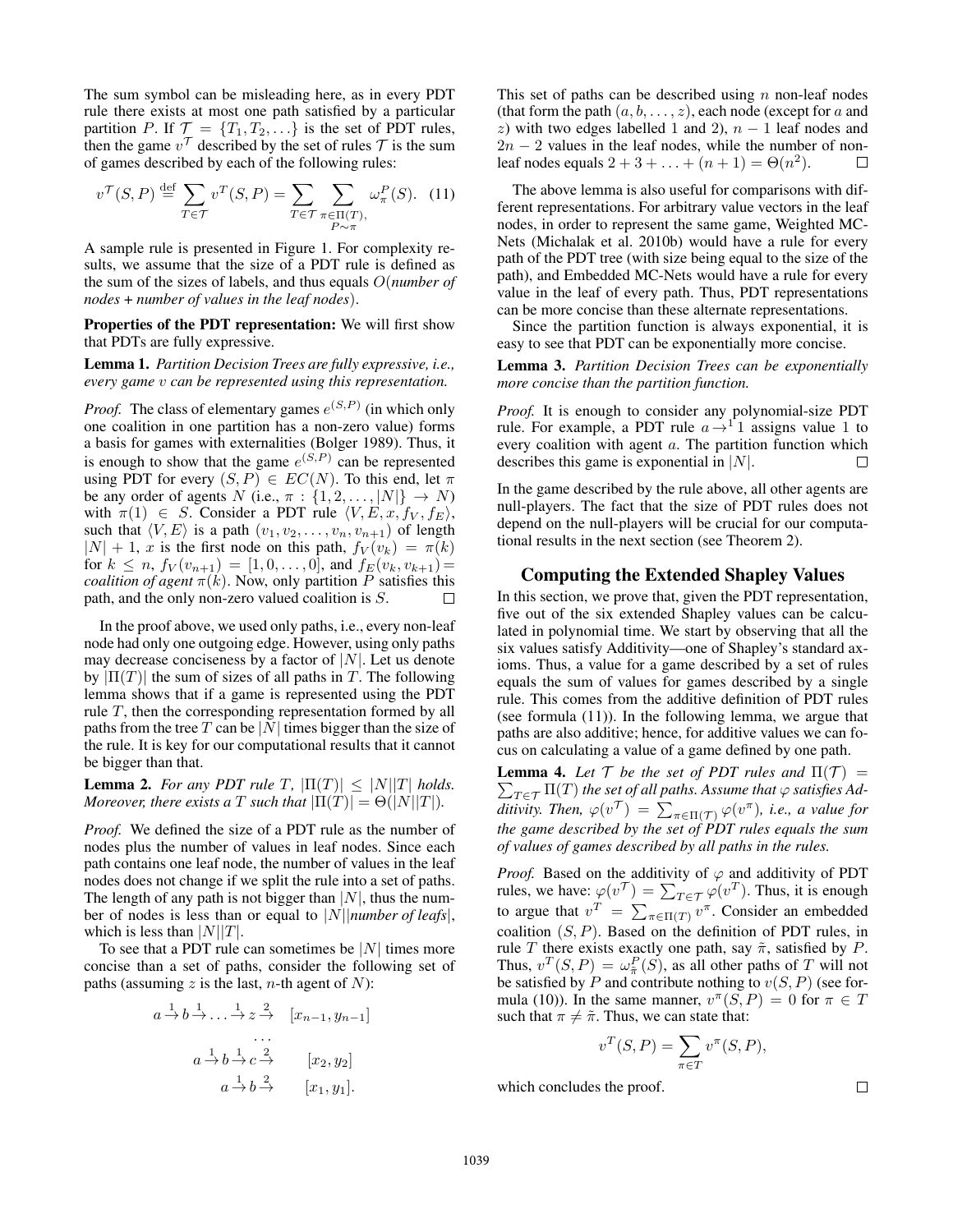To provide our main computational result, we need to strengthen the standard Null-Player Axiom. Based on the standard definition, an agent who does not have any impact on the value of any coalition (i.e., the null-player) should get nothing. This, however, does not imply that the agent has *no impact* on the payoffs of other agents. The stronger requirement of the payoff scheme is called the *Strong Null-Player Axiom*.

• *Strong Null-Player Axiom* (deleting a null-player from the game does not affect agents' payoffs): if  $i$  is a null-player in v, then  $\varphi(v) = \varphi(v_{-i})$ , where  $v_{-i}$  is a game defined by removing null-player *i* from game *v*, for every game  $v$ .<sup>5</sup>

Let us introduce the class of games that plays an important role in our computational analysis of PDT:

$$
\Psi(N) \stackrel{\text{def}}{=} \{ \sum_{S \in P} c_S e^{(S,P)} \mid P \in \mathcal{P}(N), \langle c_S \rangle_{S \in P} \in \mathbb{R}^{|P|} \}.
$$

Thus,  $\Psi(N)$  is the set of all games in which only coalitions in a single partition have non-zero values. Note that calculating the payoff of only one agent in an elementary game  $e^{(S,P)}$  already requires  $O(|N|)$  steps for five extended Shapley values. Interestingly, we show that for games from the class  $\Psi(N)$ , which are linear combinations of elementary games, the payoffs of *all* agents for four extended Shapley values can also be calculated in time  $O(|N|)$ .

Theorem 1. *The externality-free, the McQuillin, the Macho-Stadler et al., and the Myerson values can all be calculated in*  $O(|N|)$  *time for*  $v \in \Psi(N)$ *.* 

*Proof.* We will show that all four values can be calculated in linear time for every game  $\sum$  $v \in \Psi(N)$ . Let  $v =$  $_{S\in P} c_S e^{(S,P)}$  for some  $P \in \mathcal{P}(N)$  and  $C = \sum_{S \in P} c_S$ .

- the externality-free value: based on formula (3), we can make the following remarks. If  $P$  consists of more than one non-singleton coalition, then all payoffs equal zero. If P has one non-singleton coalition S, then  $\varphi^{free}(v) =$  $c_S\varphi^{free}(e^{(S,P)})$  and  $\varphi_i^{free}(v) = c_S\zeta_S^i$ . Now,  $\zeta_S^i$  is equal for every agent in  $S$ , and it is equal for every agent not in S, and both values can be easily calculated in linear time. Finally, if  $P$  is the set of singleton coalitions, i.e.,  $P = \{\{i\} \mid i \in N\}$ , then  $\varphi_i^{free}(v) =$  $c_{\{i\}}\varphi_i^{free}(e^{(\{i\},P)})+\sum_{j\in N,j\neq i}c_{\{j\}}\varphi_i^{free}(e^{(\{j\},P)}).$  This simplifies to:  $\varphi_i^{free}(v) = (c_{\{i\}} - \frac{C - c_{\{i\}}}{|N| - 1})$  $\frac{C-c_{\{i\}}}{|N|-1})/|N| = \frac{|N|c_{\{i\}}-C}{(|N|-1)|N}$  $\frac{|N|C_{i}}{|N|-1)|N|}$ .
- the McQuillin value: based on formula (4), if  $P =$  $\{N\}$  then all payoffs equal  $\frac{CN}{|N|}$ . If  $|P| > 2$ , then all payoffs equal zero. Otherwise,  $P = \{S, N \setminus S\}$  and  $\varphi^{McQ}(v) \, = \, c_S \varphi^{McQ}(e^{(S,P)}) + c_{N\setminus S} \varphi^{McQ}(e^{(N\setminus S,P)}).$ For every agent *i*, this equals  $c_S \zeta_S^i + c_{N \setminus S} \zeta_{N \setminus S}^i$  which takes only two different values (for agents from  $\dot{S}$  and not from  $S$ ), and both can be calculated in linear time.
- the Macho-Stadler et al. value: based on formula (6), for  $i \in S$ ,  $\varphi_i^{MSt}(e^{(S,P)}) = \frac{\prod_{T \in P}(|T|-1)!}{|N|!}$  $\frac{P(1^2 - 1)^2}{|N|!}$ . Thus, the payoff  $\alpha_P = \frac{\prod_{T \in P}(|T|-1)!}{|N|!}$  $\frac{P(|T|-1)!}{|N|!}$  does not depend on i and S and can be calculated in linear time. Also, if  $i \notin S$ , then  $\varphi_i^{MSt}(e^{(S,P)}) = -\frac{|S|}{|N|-}$  $\frac{|S|}{|N|-|S|} \alpha_P$ . From both equations and for  $v = \sum_{S \in P} c_S e^{(S,P)}$ , it follows that  $\varphi^{MSt}_i(v) = \alpha_P(c_S - \sum_{T \in P, T \neq S} \frac{|T|}{|N|-1})$  $\frac{|I|}{|N|-|T|}c_T$ ). Now, if we calculate  $\sum_{T \in P} \frac{|T|}{|N|-1}$  $\frac{|I|}{|N|-|T|}c_T$  (denoted X) and  $\alpha_F$ first, then  $\varphi_i^{MSt}(v) = \alpha_P(c_S - X + \frac{|S|}{|N|-1})$  $\frac{|S|}{|N|-|S|} c_S$ ) =  $\alpha_P(c_S \frac{|N|}{|N|-|S|} - X)$ , which can be calculated in constant time for every agent  $i \in N$ .
- the Myerson value: based on formula (8), i's payoff in game  $e^{(S,P)}$  equals  $(-1)^{|P|-1}(|P|-1)!(\frac{1}{|N|}-1)$  $\sum_{T \in P \setminus S, i \notin S} \frac{1}{(|P| - 1)(|N| - |T|)}$ ). To simplify, denote  $\beta_P =$  $(-1)^{|P|-1}(|P|-1)!$ ,  $\gamma_T = \frac{1}{(|P|-1)(|N|-|T|)}$  for every  $T \in$ P and  $\Gamma = \sum_{T \in P} \gamma_T$ . Thus, for  $i \in S$ ,  $\varphi_i^M(e^{(S,P)}) =$  $\beta_P(\frac{1}{|N|} - \Gamma + \gamma_S)$  and  $\varphi_i^M(e^{(T,P)}) = \beta_P(\frac{1}{|N|} - \Gamma + \gamma_S)$  $\gamma_S + \gamma_T$ ) for  $T \neq S$ . Assume that  $v = \sum_{S \in P} c_S e^{(S, P)}$ . Let us calculate  $X = \sum_{T \in P} c_T (\frac{1}{|N|} - \Gamma + \gamma_T)$  first. Now, for  $i \in S$ ,  $\varphi_i^M(v) = \beta_P(X + \sum_{T \in P, T \neq S} c_T \gamma_S) =$  $\beta_P (X + \gamma_S(C - c_S))$ , which can be calculated in constant time for every agent.

 $\Box$ 

Our main result is as follows:

**Theorem 2.** Assume that  $\varphi$  satisfies Additivity and the *Strong Null-Player Axiom. If*  $\varphi(v)$  *can be calculated in time*  $O(|N|)$  *for every game*  $v \in \Psi(N)$ *, then*  $\varphi$  *can be calculated in time*  $O(|N|\times|T|)$  *for every set of PDT rules*  $\mathcal{T}$ *. Furthermore, the externality-free, the McQuillin, the Macho-Stadler et al., and the Myerson values can all be calculated in time*  $O(|N| \times |\mathcal{T}|)$  *for every set of PDT rules*  $\mathcal{T}$ *.* 

*Proof.* We will show that a game represented by a PDT rule consisting of one path  $\pi$  is in  $\Psi(M)$  for  $|M| = O(|\pi|)$ . This fact, combined with Lemma 2 and Lemma 4, shows that  $\varphi$  can be calculated in time  $O(|N| \times |\mathcal{T}|)$  for every set of PDT rules  $\mathcal T$ . Moreover, this result combined with Theorem 1 yields the linear complexity for all four values.

Let  $N$  be the set of all agents and  $M$  be the set of all agents whose labels appear in the path  $\pi$ . Let  $P =$  $\{S_1, S_2, \ldots, S_k\}$  be the partition of M that corresponds to  $\pi$ (thus,  $S_1$  gathers all nodes that have outgoing edges labelled with number 1,  $S_2$  those labelled with number 2, etc.). We can argue that all agents from  $N \setminus M$  are null-players, as their position in the partition does not affect the payoff of any coalition. This is due to the definition of path satisfiability, which does not concern agents who do not appear in the path. Thus, based on the Strong Null-Player Axiom, payoffs in the game of  $N$  agents equal the payoffs in the game of  $M$  non-null agents. Only the partition  $P$  of  $M$  satisfies the path. Thus, only coalitions embedded in this partition have non-zero value and the game  $v^{\pi} \in \Psi(M)$ . □

<sup>&</sup>lt;sup>5</sup>Note that if i is a null-player in v, then creating a game without  $i$  is straightforward, as values of all embedded coalitions obtained by inserting agent i into  $(S, P) \in EC(N\{i\})$  are equal. For example, game  $v_{-i}$  can be defined as follows:  $v_{-i}(S, P) {\stackrel{\rm def}{=}} v(S, P \cup \{i\})$ for every  $(S, P) \in EC(N \setminus \{i\}).$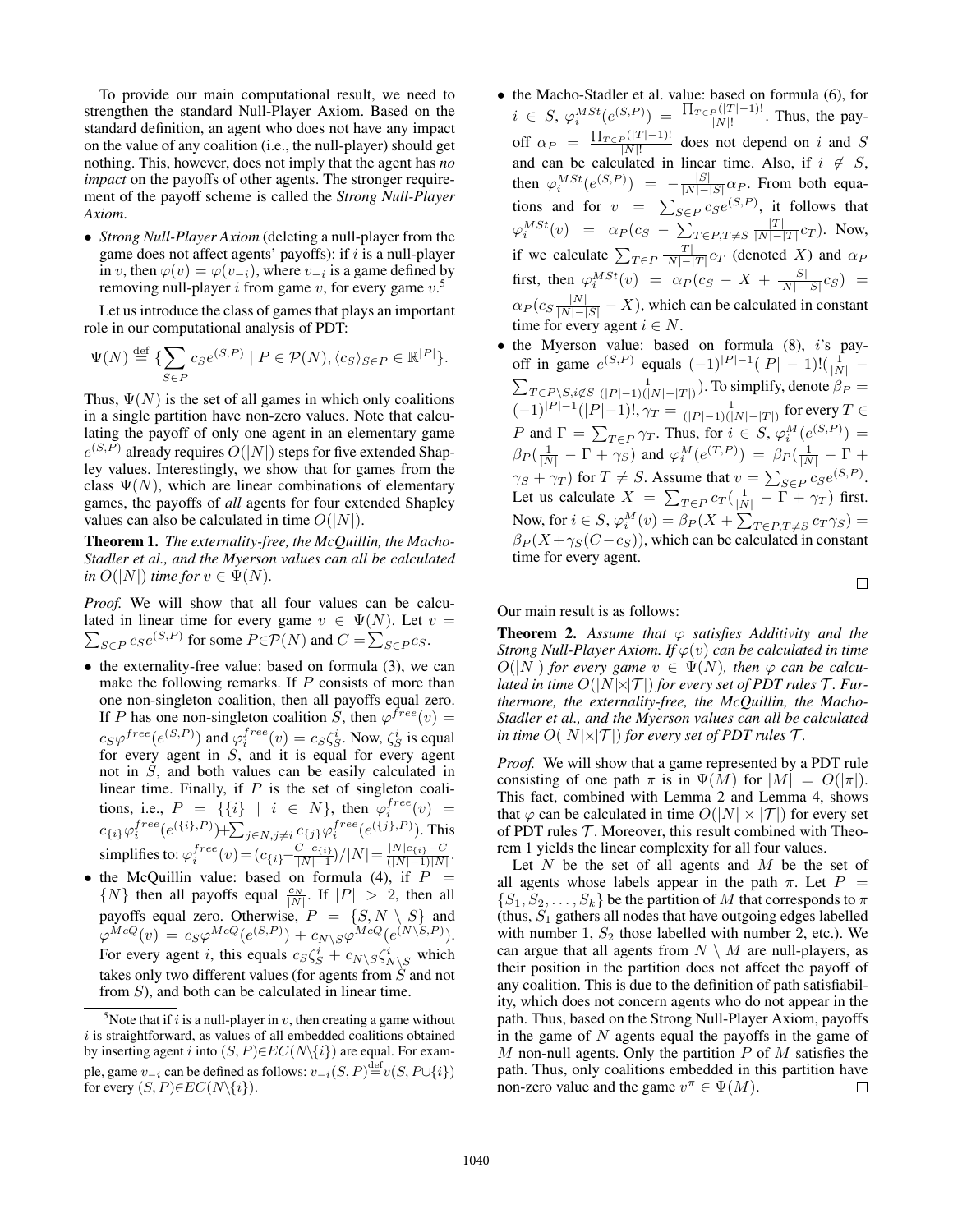The Hu-Yang value does not satisfy the Strong Null-Player Axiom and we cannot limit our analysis to the agents on the path. Nevertheless, it can be calculated in polynomial time. To show this, we consider how adding the null-player changes the values of the game and provide a formula for the Hu-Yang value for a game with several null-players. Consequently, we calculate this value in time  $O(|\tilde{N}|^3 \times |\mathcal{T}|)$ .

# Theorem 3. *The Hu-Yang value can be calculated in time*  $O(|N|^3 \times |\mathcal{T}|)$  for every set of PDT rules  $\mathcal{T}$ *.*

*Proof.* We will show that  $\varphi^{HY}(e^{(S,P)})$  can be calculated in time  $O(|N|)$ . Thus, for every game v in the form  $v = \sum_{S \in P} c_S e^{(S, P)}, \varphi^{HY}(v)$  can be calculated in time  $O(|N|^2)$ . Using the analogous analysis as in Theorem 2, the Hu-Yang value can be calculated in time  $O(|N|^3 \times |\mathcal{T}|)$ .

Let us recall that  $\theta(S, P)$  is the number of partitions from  $P(N)$  that can be obtained from  $P \setminus S$  by inserting agents from S. Thus, we can argue that, for every  $(S, P), i \in S$ :

$$
\theta(S, P) = \sum_{T \in P \setminus S \cup \{\emptyset\}} \theta(S \setminus \{i\}, \tau_i^T(P)). \tag{12}
$$

Let us consider game  $v_j^{\emptyset}$  obtained by adding a null-player j to the game v. Value  $v(S, P)$  appears several times in the formula—as  $v_j^{\emptyset}(S\cup\{j\},\tau_{j+}^S(P)),$  and also  $\forall T\in P\backslash S\cup\{\emptyset\}$ as  $v_j^{\emptyset}(S, \tau_{j+}^T(P))$ , where  $\tau_{j+}^T(P) \stackrel{\text{def}}{=} P \setminus \{T\} \cup \{T \cup \{j\}\}.$ 

$$
\varphi_i^{HY}(v_j^{\emptyset}) = \sum_{(S,P)} v(S,P) \frac{|S|!(|N|-|S|)!}{(|N|+1)!} \frac{\theta(S \cup \{j\}, \tau_{j+}^S(P))}{|\mathcal{P}(N \cup \{j\})|} + \sum_{T \in P \setminus S \cup \{\emptyset\}} v(S,P) \frac{(|S|-1)!(|N|-|S|+1)!}{(|N|+1)!} \frac{\theta(S, \tau_{j+}^T(P))}{|\mathcal{P}(N \cup \{j\})|}.
$$

Using formula (12) we get:

$$
\varphi_i^{HY}(v_j^{\emptyset}) = \sum_{(S,P)} v(S,P) \frac{(|S|-1)!(|N|-|S|)!}{|N|!} \frac{\theta(S \cup \{j\}, \tau_{j+}^S(P))}{|\mathcal{P}(N \cup \{j\})|}
$$
  
= 
$$
\sum_{(S,P)} \zeta_S^i \cdot \frac{\theta(S \cup \{j\}, \tau_{j+}^S(P))}{|\mathcal{P}(N \cup \{j\})|} v(S,P).
$$

This transformation applied several times yields i's value in the game obtained by adding a set  $K$  of null-players:

$$
\varphi_i^{HY}(v_K^{\emptyset}) = \sum_{(S,P)} \zeta_S^i \frac{\theta(S \cup K, P \setminus S \cup \{S \cup K\})}{|\mathcal{P}(N \cup K)|} v(S, P).
$$

Now, it is enough to calculate  $\theta(S \cup K, P \setminus S \cup \{S \cup K\})$ . In general, if  $P$  is a partition of the set  $N$ , then we have:

$$
\theta(S, P) = \sum_{i=0}^{|S|} \binom{|S|}{i} B_i (|P| - 1)^{|S| - i},
$$

where  $B_i$  is *i*-th Bell number. Thus,  $\theta(S \cup K, P \setminus S \cup \{S \cup$  $K$ ) can be calculated in time  $O(|S| + |K|) = O(|N|)$ , which is enough to calculate all payoffs in time  $O(|N|)$ .  $\square$ 

The Bolger value is the only extension for which we did not provide a polynomial algorithm. Calculating this value is

difficult even for an elementary game  $e^{(S,P)}$ , in which there exists only one coalition in one partition with a non-zero value (Bolger 1989 provided a recursive formula to calculate the coefficients). However, whether a polynomial algorithm exists under any concise representation is an open problem.

### Related Work

The literature on concise representations of coalitional games can be divided into two broad categories (Wooldridge and Dunne 2006). The first category gives the characteristic function a specific interpretation in terms of combinatorial structures such as graphs, e.g., Deng and Papdimitriou (1994), Greco et al. (2009), Wooldridge and Dunne (2006), and the representations discussed in Aziz and de Keijzer (2011). Such representations are guaranteed to be succinct, however they can express only certain games. Our paper fits into the second category of representations, where the emphasis is placed on full expressivity, often at the expense of succinctness: MC-Nets (Ieong and Shoham 2006), its read-once extension (Elkind et al. 2009), Synergy Coalition Groups (Conitzer and Sandholm 2006), the Decision-Diagrams-based representations (Aadithya et al. 2011, Sakurai et al. 2011), and the vectorbased representation (Tran-Thanh et al. 2013). While all the above models concern games with no externalities, representations for games with externalities include Embedded MC-Nets (Michalak et al. 2010a; Ichimura et al. 2011) and Weighted MC-Nets (Michalak et al. 2010b). To compare with Partition Decision Trees, if we consider conciseness, then these representations for games with externalities can be lined up in the following way:

#### *partition-function form Partition Decision Trees Embedded MC-Nets Weighted MC-Nets,*

where  $A \ll B$  denotes that B can be exponentially more concise than  $A$ , and  $B$  is at most polynomially less concise than  $A<sup>6</sup>$  On the other hand, if we consider time complexity of computing various direct extensions of the Shapley value:

#### *partition-function form* = *Partition Decision Trees Embedded MC-Nets Weighted MC-Nets,*

where  $A \gg B$  denotes that the set of extensions computable in polynomial time based on  $A$  is a superset of the corresponding set for  $B$ , and  $=$  denotes that both sets are equal. Thus, we believe that the Partition Decision Trees representation is closer to the golden mean between the conciseness of the representation and its computational properties.

The underlying formalism behind our representation is that of decision trees. We note that the extensive form of a game in game theory is also a decision tree—the difference is in that we can be often more concise since we do not

 $6$ Although the PDT representation cannot be exponentially more concise than both MC-Nets representations, we can argue that there exist subclasses of Embedded and Weighted MC-Nets that we can concisely represent: for Weighted MC-Nets, these are the rules that in every block contain only one logical rule made of positive literals; for Embedded MC-Nets, these are the rules where only one logical rule is after the "bar", and no negative literals appear.